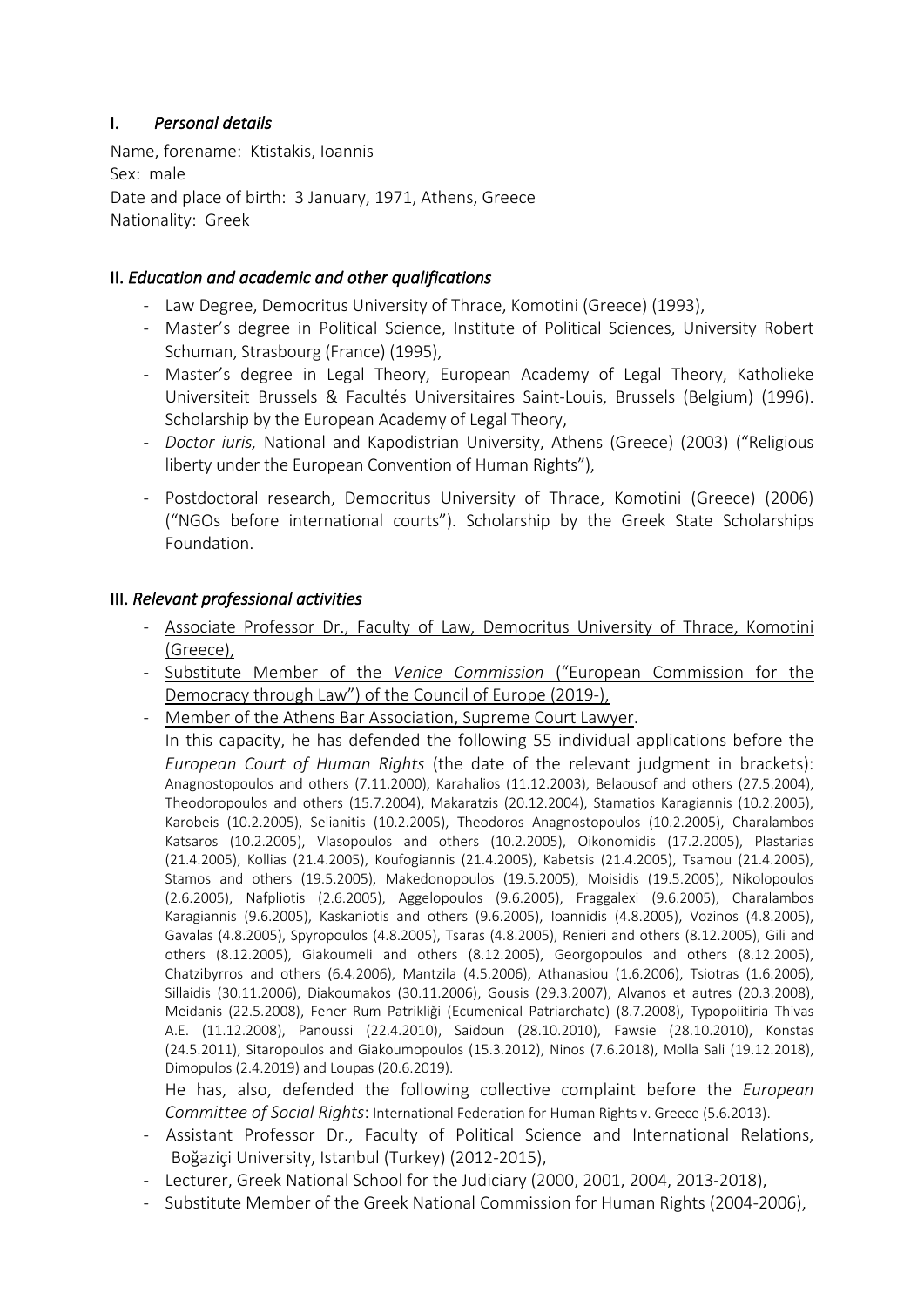- Member of the Executive Board of European Monitoring Centre on Racism and Intolerance (E.U.) (2004-2006),
- Member of the Greek Equal Treatment Committee (2005-2006),
- European network of legal experts in the non-discrimination field (2005-2008).

## *University Teaching Activities*

- Faculty of Law, Democritus University of Thrace, Komotini (Greece):
	- ° *International Protection of Human Rights:* undergraduate and postgraduate studies, with particular emphasis on the Council of Europe and the United Nations system of protection of human rights,
	- ° *Refugee Law:* postgraduate studies,
	- ° *Public International Law:* undergraduate and postgraduate studies.
	- Faculty of Political Science and International Relations, Boğaziçi (Bosphorus) University, Istanbul (Turkey) (2012-2015):
	- ° *International Protection of Human Rights, Public International Law* and *International Organizations* (undergraduate studies).
- Invited as Visiting Professor by the following academic institutions to offer seminars regarding the international protection of human rights:
	- ° Faculty of Law, Georges Washington University, Washington DC (USA) (2016),
	- ° Faculty of Political Science and Public Administration, University of Athens (Greece) (2007-2012).

# IV. *Activities and experience in the field of human rights*

#### In Europe

A/ *European Court of Human Rights*

In his capacity as Supreme Court Lawyer, he has defended 55 individual applications before the *European Court of Human Rights*, 3 of them before the Grand Chamber: Makaratzis (20.12.2004), Sitaropoulos and Giakoumopoulos (15.3.2012) and Molla Sali (19.12.2018) (see *supra*).

B/ *European Committee of Social Rights*

In his capacity as Supreme Court Lawyer and member of the Greek League of Human Rights (affiliated member of the International Federation for Human Rights), he has defended the following collective complaint before the European Committee of Social Rights: International Federation for Human Rights v. Greece (5.6.2013).

C/ *Venice Commission (CoE)*

He was appointed by Greece as a Substitute Member of the Venice Commission ("European Commission for the Democracy through Law") last September. He participated in the 120<sup>th</sup> Plenary session.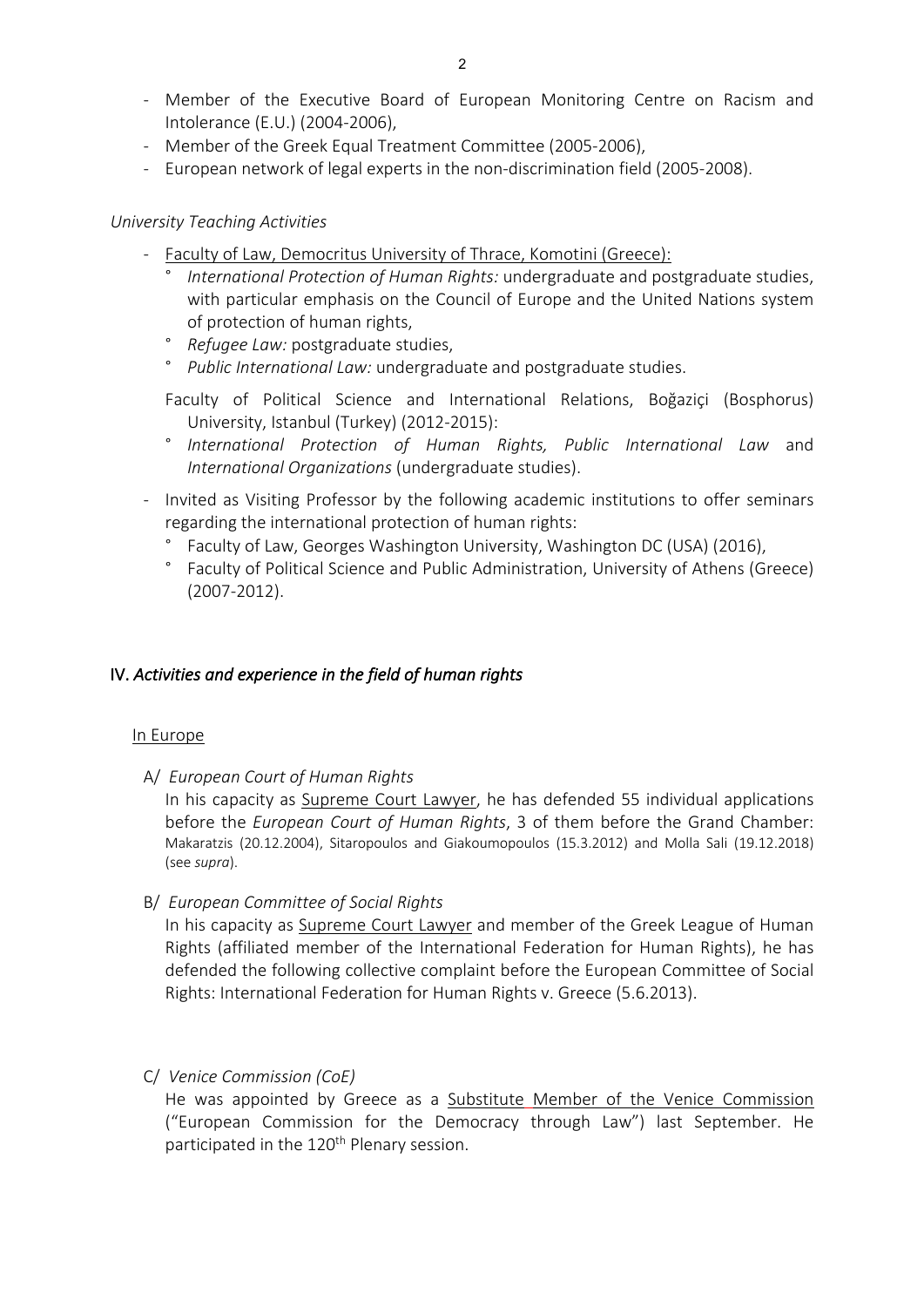D/ *National School for the Judiciary in Albania, the Federal Republic of Yugoslavia and Bulgaria (CoE)*

Invited as a Council of Europe expert to offer seminars on the ECHR, addressed to high-ranking judges from Albania (April 2000), the FRY (September 2001) and Bulgaria (December 2002).

E/ *European Monitoring Centre on Racism and Intolerance (EU)*

As elected member of the Executive Board of EUMC (2004-2006), he had the task to draft its annual report or to offer opinions and recommendations regarding issues raised by the institutional bodies of the Union on racism and xenophobia in EU member-states.

F/ *European network of legal experts in the non-discrimination field (EU)*

In his capacity as independent legal expert, he submitted annual reports on the situation of human rights in Greece (2005-2008).

#### In Greece

A/ *Greek National School for the Judiciary*

He has given regular courses on the European Convention on Human Rights during four training periods addressed to newly appointed Greek judges of Civil and Penal Courts as well as Prosecutors (2013-2018). Prior to this, he had given lectures on the ECHR to high-ranking Greek judges, under the auspices of the National School for the Judiciary (2000, 2001, 2004, 2015 and 2018). He is the editor of the first book of a series of publications issued by the National School for the Judiciary: *The impact of the European Convention on Human Rights on the application of Greek law*, Athens-Komotini, 2003 (in Greek).

B/ *National Commission for Human Rights*

In his capacity as scientific counsel from 2000 (date of creation) until 2003, and then, in his capacity as substitute member (2004-2006), he submitted numerous reports related to the implementation of human rights, eight of which related to the European Convention on Human Rights concerning religious freedom (1.3.2001, 19.10.2005), the execution of domestic administrative courts' judgments (4.7.2002), Greece's ratification of the  $12^{nd}$  and  $13^{th}$  additional Protocols to the ECHR (28.2.2002 and 24.4.2002 respectively), conditions of detention (12.12.2002), "reasonable time" of penal proceedings (29.5.2003) and legal aid (30.10.2003).

C/ *Equal Treatment Committee*

In his capacity as member of the Equal Treatment Committee (2005-2006), one of the Greek specialized bodies for the promotion of the principle of equal treatment according to the Racial Equality Directive 2000/43/EC and Employment Equality Directive 2000/78/EC, he represented the Committee on various occasions and was appointed as rapporteur for the examination of the first two individual complaints.

D/ *Greek League of Human Rights*

In his capacity as Secretary-General of the Greek League for Human Rights (2003- 2007), the oldest (1953) Greek NGO for human rights (affiliated member of the International Federation for Human Rights), he organized more than 10 conferences,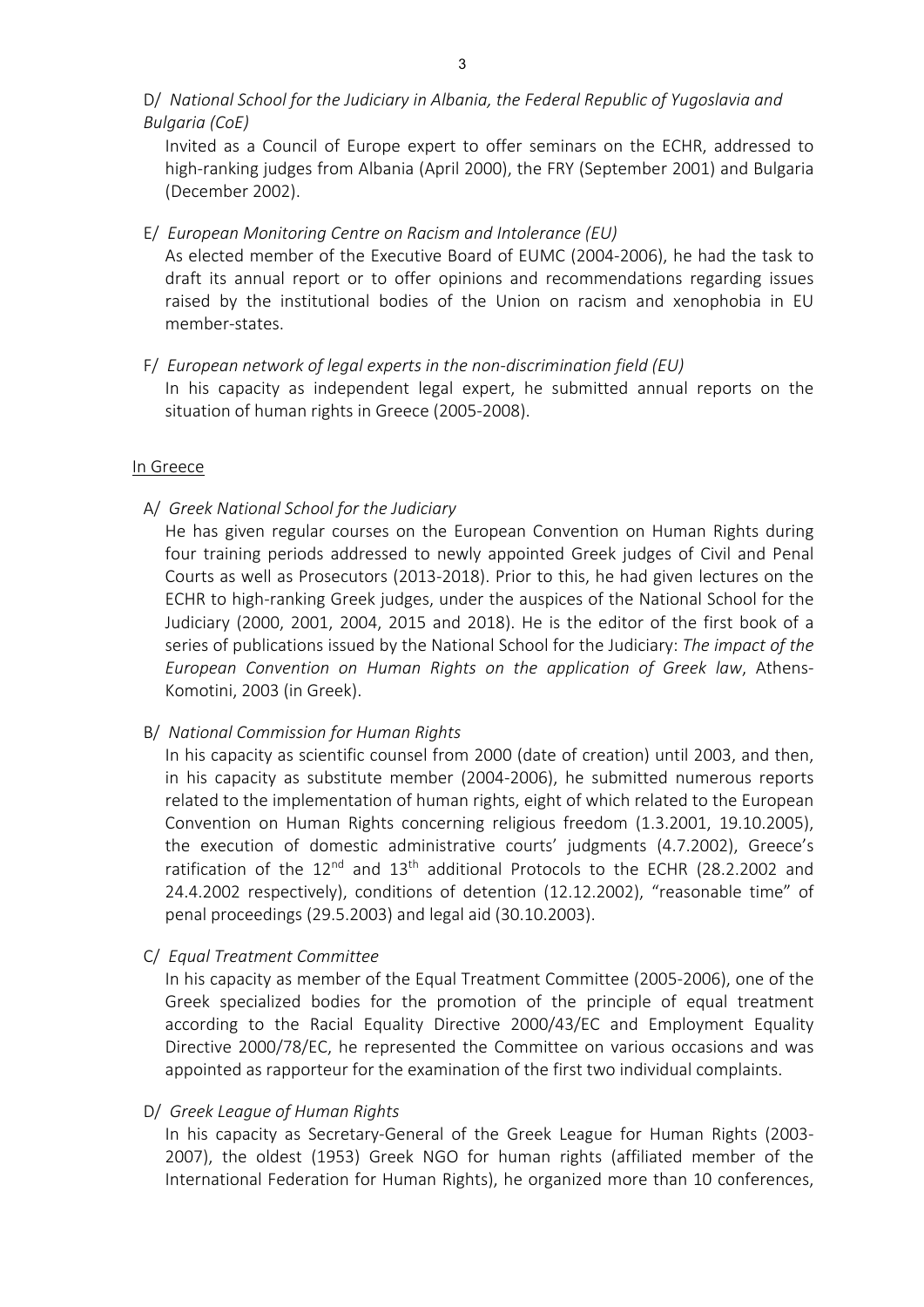colloquies and seminars in Greece regarding a wide range of human rights issues, with particular emphasis on the rights guaranteed by the European Convention of Human Rights.

E/ *Marangopoulos Foundation of Human Rights*

In his capacity as legal counsel (1996-1999) of the Marangopoulos Foundation of Human Rights (NGO with consultative status with the Council of Europe and the UN Economic and Social Council), he organized human rights-related colloquies and seminars in Greece, with emphasis on the European Convention on Human Rights. He is the author of two books regarding ECHR by the Foundation (in Greek): (i) *Survey of the jurisprudence of the European Court of Human Rights 1997-1998,* Athens-Komotini, 1999 (co-author: E. Kastanas), and (ii) *Religious freedom and European Convention on Human Rights,* Athens-Komotini, 2004.

# V. *Other activities*

## *Participation in International Conferences and intergovernmental bodies*

| October '12:   | Human Rights Dimension Conference (OSCE, Warsaw): keynote speaker.     |
|----------------|------------------------------------------------------------------------|
| September '00: | European Conference against Racism (Council of Europe, Strasbourg).    |
| December '98:  | European conference for the European Charter for minority and regional |
|                | languages (Council of Europe, Strasbourg).                             |

## *Membership*

- Member of the Administrative Board of the Greek Branch of the International Law Association (2016-).
- Member of the European Society of International Law.
- Member of the Greek League of Human Rights.

# VI. *Publications and other works*

(You may indicate the total number of books and articles published, but mention only the most important titles (maximum 10))

Author, co-author, editor and co-editor of 62 books, articles and reports on the European Convention of Human Rights and general international law, published in Greek, French and English, including five monographs and six collective books. Among those publications, please note the following:

# *Monographs*

- 1. *The Friends of the Court Amici Curiae before International Tribunals*, Sakkoulas Publishers, Athens, 2019 (in Greek), foreword by Panagiotis Pikrammenos, former Greek Prime Minister and former President of the Supreme Administrative Court.
- 2. *Migrants and European Human Rights Law*, Sakkoulas Publishers, Athens, 2014 (in Greek), foreword by Nils Muižnieks, former Council of Europe Commissioner for Human Rights.
- 3. *Islamic Law, Greek religious courts and human rights*, Istos, 2013 (in French), foreword by Christos Rozakis, former vice-president of the European Court of Human Rights.
- 4. *Religious freedom and European Convention on Human Rights,* Marangopoulos Foundation for Human Rights, Athens-Komotini, 2004 (in Greek), foreword by Nicos